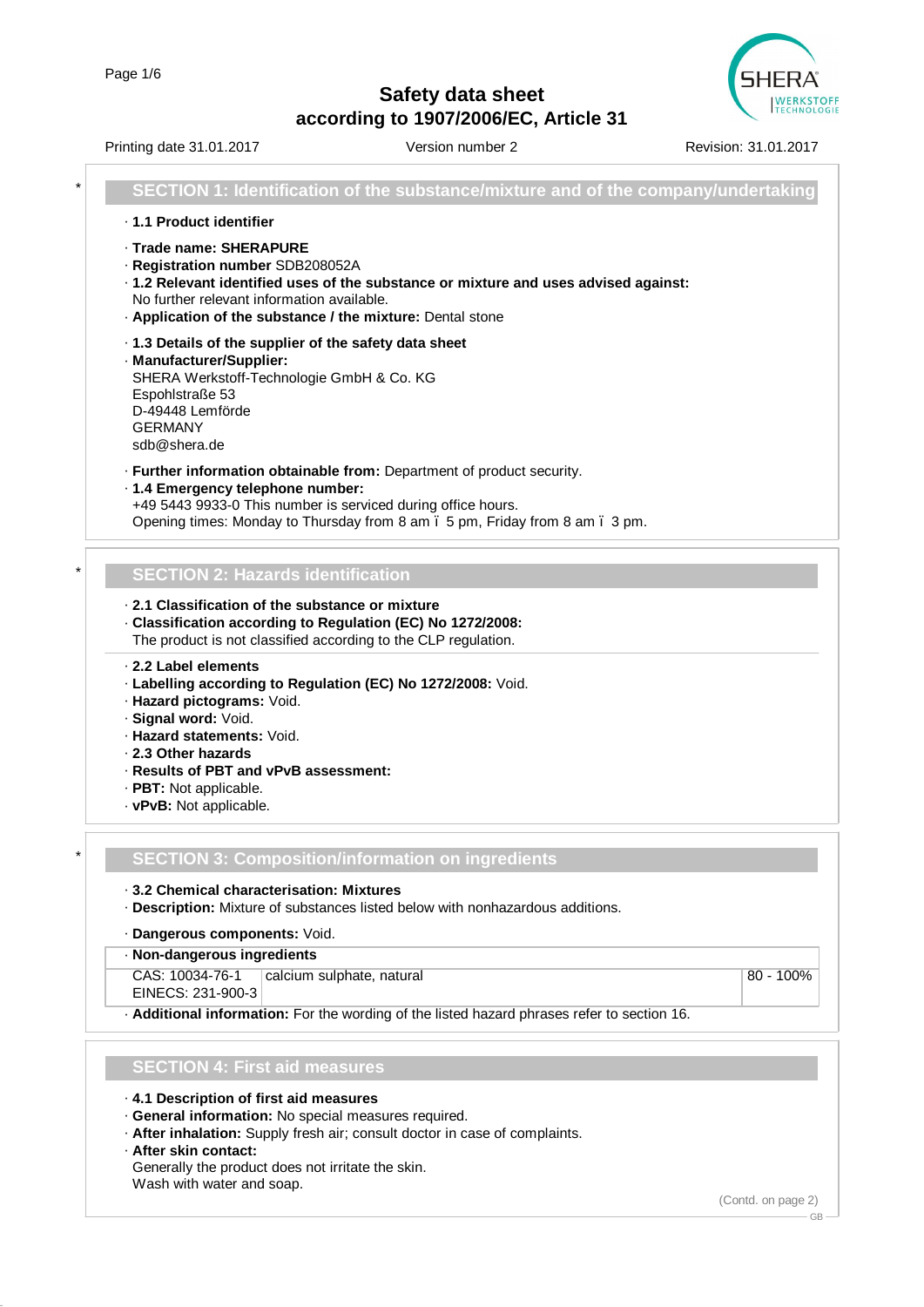

Printing date 31.01.2017 Version number 2 Revision: 31.01.2017

**Trade name: SHERAPURE**

(Contd. of page 1)

· **After eye contact:** Rinse opened eye for several minutes under running water. Seek medical treatment.

#### · **After swallowing:** Rinse out mouth and then drink plenty of water. If symptoms persist consult doctor.

- · **4.2 Most important symptoms and effects, both acute and delayed** No further relevant information available.
- · **4.3 Indication of any immediate medical attention and special treatment needed** No further relevant information available.

## **SECTION 5: Firefighting measures**

- · **5.1 Extinguishing media**
- · **Suitable extinguishing agents:** CO₂, powder or water spray. Fight larger fires with water spray or alcohol resistant foam. Use fire extinguishing methods suitable to surrounding conditions.
- · **5.2 Special hazards arising from the substance or mixture** In case of fire, the following can be released: Sulphur dioxide (SO₂).
- · **5.3 Advice for firefighters**
- · **Protective equipment:**

Wear self-contained respiratory protective device. Wear fully protective suit.

### **SECTION 6: Accidental release measures**

- · **6.1 Personal precautions, protective equipment and emergency procedures** Avoid formation of dust.
- · **6.2 Environmental precautions** No special measures are necessary.
- · **6.3 Methods and material for containment and cleaning up** Pick up mechanically. Do not breathe dust.

Avoid generation of dust.

· **6.4 Reference to other sections** See Section 7 for information on safe handling. See Section 8 for information on personal protection equipment. See Section 13 for disposal information.

### **SECTION 7: Handling and storage**

· **7.1 Precautions for safe handling**

The usual precautionary measures are to be adhered to when handling chemicals. Keep receptacles tightly sealed. Use only in well ventilated areas. Ensure good ventilation / exhaustion at the workplace. Do not breathe dust. · **Information about fire - and explosion protection:** No special measures required. · **7.2 Conditions for safe storage, including any incompatibilities**

- · **Storage**
- · **Requirements to be met by storerooms and receptacles:** Store in a dry place. Avoid generation of dust. Keep container tightly closed.

(Contd. on page 3)

GB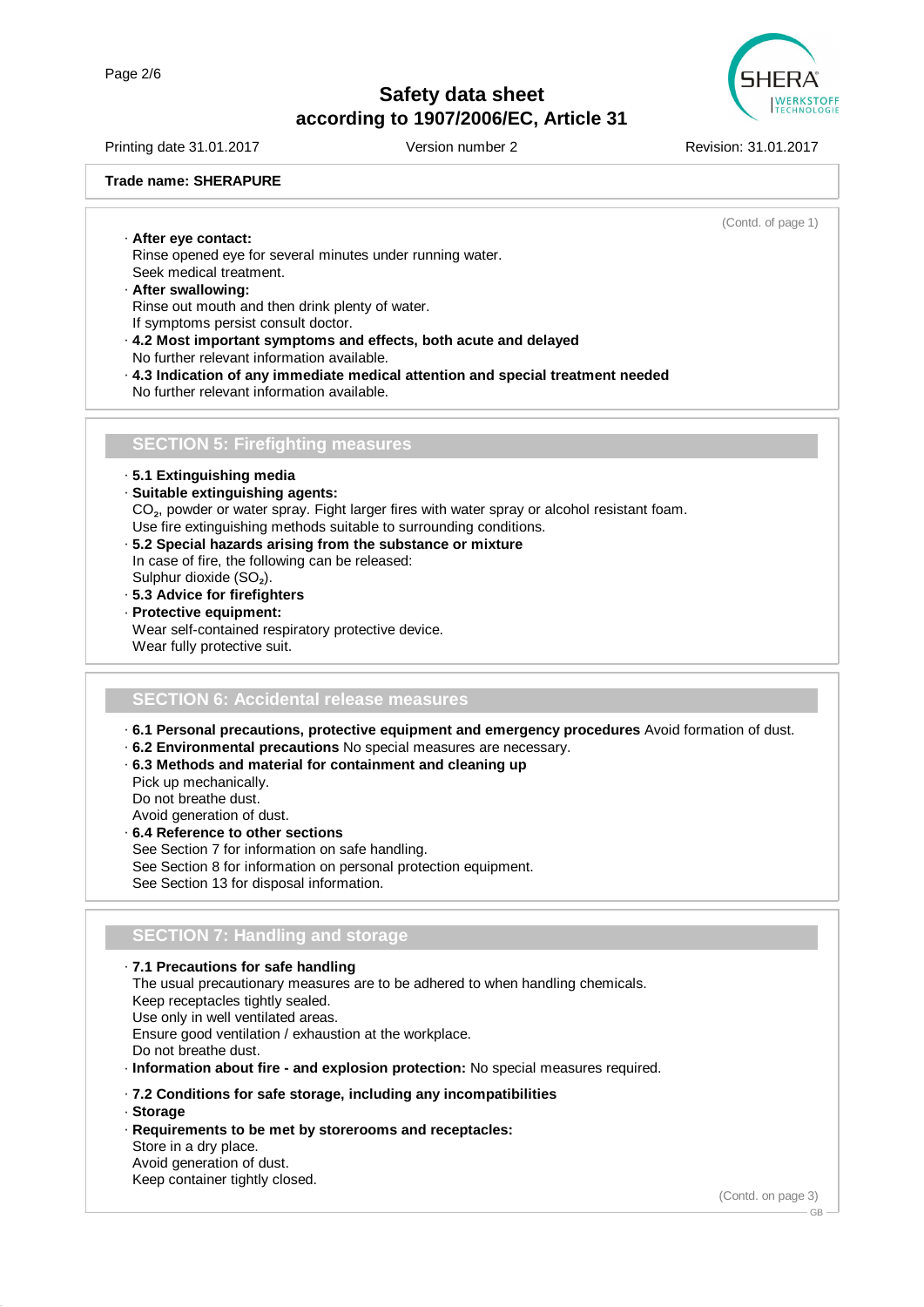Printing date 31.01.2017 Version number 2 Revision: 31.01.2017

**Trade name: SHERAPURE**

(Contd. of page 2)

- Protect from moisture. · **Information about storage in one common storage facility:** Not required.
- · **Further information about storage conditions:** None.
- · **Storage class:** No information available.
- · **7.3 Specific end use(s)** No further relevant information available.

#### \* **SECTION 8: Exposure controls/personal protection**

- · **Additional information about design of technical facilities:** No further data; see item 7.
- · **8.1 Control parameters**
- · **Ingredients with limit values that require monitoring at the workplace:**
- The product does not contain any relevant quantities of materials with critical values that have to be monitored at the workplace.
- · **Additional information:** The lists valid during the making were used as basis.
- · **8.2 Exposure controls**
- · **Personal protective equipment:**
- · **General protective and hygienic measures:**
- The usual precautionary measures are to be adhered to when handling chemicals.
- · **Respiratory protection:**

With correct and proper use, and under normal conditions, breathing protection is not required. Use suitable respiratory protective device in case of insufficient ventilation. Respiratory protection in case of forming dust.

· **Protection of hands:**

The glove material has to be impermeable and resistant to the product. Due to missing tests no recommendation to the glove material can be given for the product. Selection of the glove material on consideration of the penetration times, rates of diffusion and the degradation.

· **Material of gloves:**

The selection of the suitable gloves does not only depend on the material, but also on further marks of quality and varies from manufacturer to manufacturer. As the product is a preparation of several substances, the resistance of the glove material can not be calculated in advance and has therefore to be checked prior to the application.

· **Penetration time of glove material:**

The exact break through time has to be found out by the manufacturer of the protective gloves and has to be observed.

· **Eye protection:** Dust protection goggles.

| . 9.1 Information on basic physical and chemical properties<br><b>General Information</b> |                           |  |  |  |
|-------------------------------------------------------------------------------------------|---------------------------|--|--|--|
| · Appearance:                                                                             |                           |  |  |  |
| Form:                                                                                     | Powder                    |  |  |  |
| Colour:                                                                                   | Various colours           |  |  |  |
| · Odour:                                                                                  | Odourless                 |  |  |  |
| $\cdot$ pH-value:                                                                         | Not applicable.           |  |  |  |
| Change in condition:                                                                      |                           |  |  |  |
| Melting point/freezing point:                                                             | Undetermined.             |  |  |  |
| Initial boiling point and boiling range: Undetermined.                                    |                           |  |  |  |
| · Flash point:                                                                            | Not applicable.           |  |  |  |
| · Flammability (solid, gas):                                                              | Product is not flammable. |  |  |  |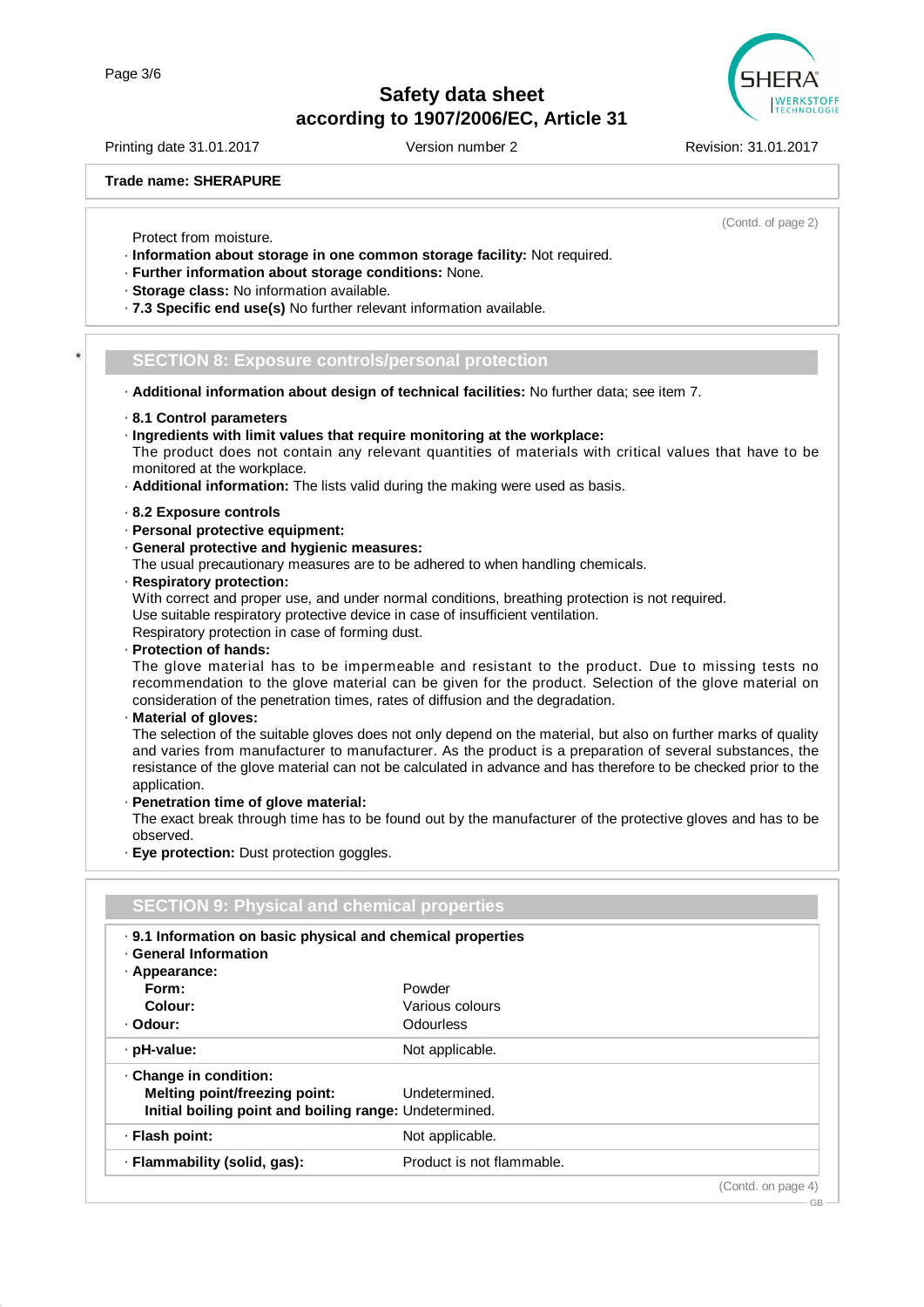

| <b>Printing date 31.01.2017</b> | Version number 2 | Revision: 31.01.2017 |
|---------------------------------|------------------|----------------------|
| <b>Trade name: SHERAPURE</b>    |                  |                      |
|                                 |                  | (Contd. of page 3)   |
| · Ignition temperature:         | Not applicable.  |                      |
| Decomposition temperature:      | Not determined.  |                      |

| · Auto-ignition temperature:                                              | Product is not selfigniting.                           |
|---------------------------------------------------------------------------|--------------------------------------------------------|
| · Explosive properties:                                                   | Product does not present an explosion hazard.          |
| · Density:                                                                | Not determined.                                        |
| · Solubility in / Miscibility with<br>water at $20 °C$ :                  | $2$ g/l                                                |
| · Solvent content:<br><b>Organic solvents:</b><br>. 9.2 Other information | $0.0 \%$<br>No further relevant information available. |

## **SECTION 10: Stability and reactivity**

· **10.1 Reactivity** No data available.

- · **10.2 Chemical stability**
- · **Thermal decomposition / conditions to be avoided:** No decomposition if used according to specifications.
- · **10.3 Possibility of hazardous reactions** No further relevant information available.
- · **10.4 Conditions to avoid**

Moisture.

Room humidity.

· **10.5 Incompatible materials** No further relevant information available.

· **10.6 Hazardous decomposition products** Decompostion takes place from temperatures above: 1000 °C Sulphur dioxide. Sulphur trioxide  $(SO<sub>3</sub>)$  or  $SO<sub>3</sub>$ -mist.

Calcium oxide.

## **SECTION 11: Toxicological information**

### · **11.1 Information on toxicological effects**

- · **Acute toxicity:** No data available.
- · **Primary irritant effect:**
- · **Skin corrosion/irritation** Based on available data, the classification criteria are not met.
- · **Serious eye damage/irritation** Based on available data, the classification criteria are not met.
- · **Respiratory or skin sensitisation** Based on available data, the classification criteria are not met.
- · **Additional toxicological information:** No further relevant information available.
- · **CMR effects (carcinogenity, mutagenicity and toxicity for reproduction)**
- · **Germ cell mutagenicity** Based on available data, the classification criteria are not met.
- · **Carcinogenicity** Based on available data, the classification criteria are not met.
- · **Reproductive toxicity** Based on available data, the classification criteria are not met.
- · **STOT-single exposure** Based on available data, the classification criteria are not met.
- · **STOT-repeated exposure** Based on available data, the classification criteria are not met.
- · **Aspiration hazard** Based on available data, the classification criteria are not met.

### **SECTION 12: Ecological information**

#### · **12.1 Toxicity**

· **Aquatic toxicity:** No further relevant information available.

(Contd. on page 5)

GB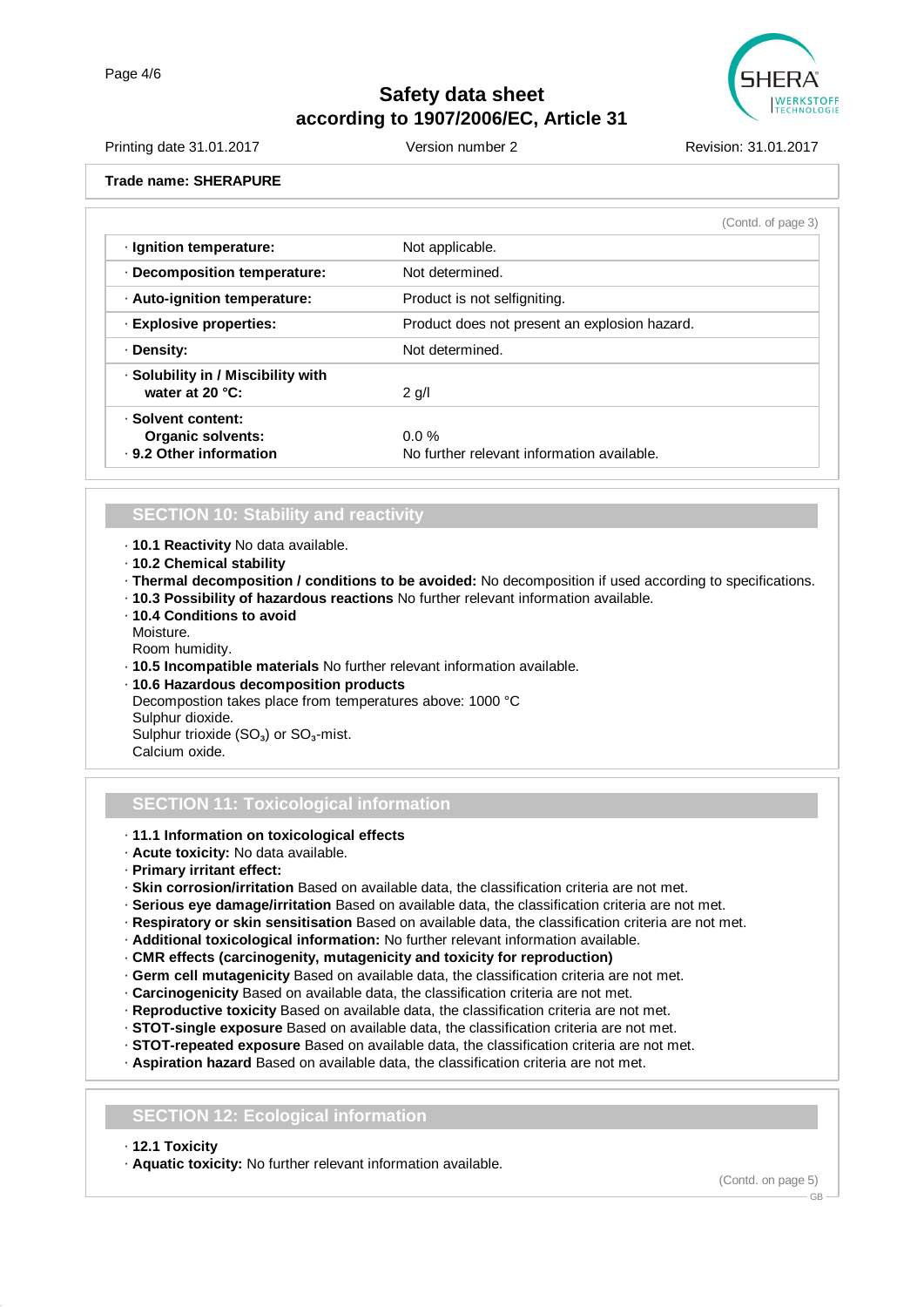

Printing date 31.01.2017 Version number 2 Revision: 31.01.2017

**Trade name: SHERAPURE**

(Contd. of page 4)

- · **12.2 Persistence and degradability** No further relevant information available.
- · **12.3 Bioaccumulative potential** No further relevant information available.
- · **12.4 Mobility in soil** No further relevant information available.
- · **Additional ecological information:**
- · **General notes:** Water hazard class 1 (German Regulation) (Self-assessment): slightly hazardous for water.
- · **12.5 Results of PBT and vPvB assessment**
- · **PBT:** Not applicable.
- · **vPvB:** Not applicable.
- · **12.6 Other adverse effects** No further relevant information available.

### **SECTION 13: Disposal considerations**

- · **13.1 Waste treatment methods**
- · **Recommendation:**

Waste disposal according to official state regulations.

Smaller quantities can be disposed of with household waste.

· **Waste disposal key:**

The waste disposal code as prescribed in the EuropeanWaste Catalogue (EWC) depends on the waste producer and can thus vary for a product. The waste disposal code should thus be obtained separately from the waste producer in each case.

· **European waste catalogue:**

According to EAKV, allocation of waste identity numbers/waste descriptions must be carried out in a specific way for every industry and process.

- · **Uncleaned packaging:**
- · **Recommendation:** Disposal must be made according to official regulations.

| <b>SECTION 14: Transport information</b>                                            |                 |    |
|-------------------------------------------------------------------------------------|-----------------|----|
| . 14.1 UN-Number<br>· ADR, ADN, IMDG, IATA                                          | Void.           |    |
| ⋅ 14.2 UN proper shipping name<br>· ADR, ADN, IMDG, IATA                            | Void.           |    |
| ⋅ 14.3 Transport hazard class(es)                                                   |                 |    |
| · ADR, ADN, IMDG, IATA<br>· Class                                                   | Void.           |    |
| ⋅ 14.4 Packing group<br>· ADR, IMDG, IATA                                           | Void.           |    |
| . 14.5 Environmental hazards:<br>· Marine pollutant:                                | No.             |    |
| ⋅ 14.6 Special precautions for user                                                 | Not applicable. |    |
| · 14.7 Transport in bulk according to Annex II of<br><b>Marpol and the IBC Code</b> | Not applicable. |    |
| · UN "Model Regulation":                                                            | Void.           |    |
|                                                                                     |                 | GB |

(Contd. on page 6)